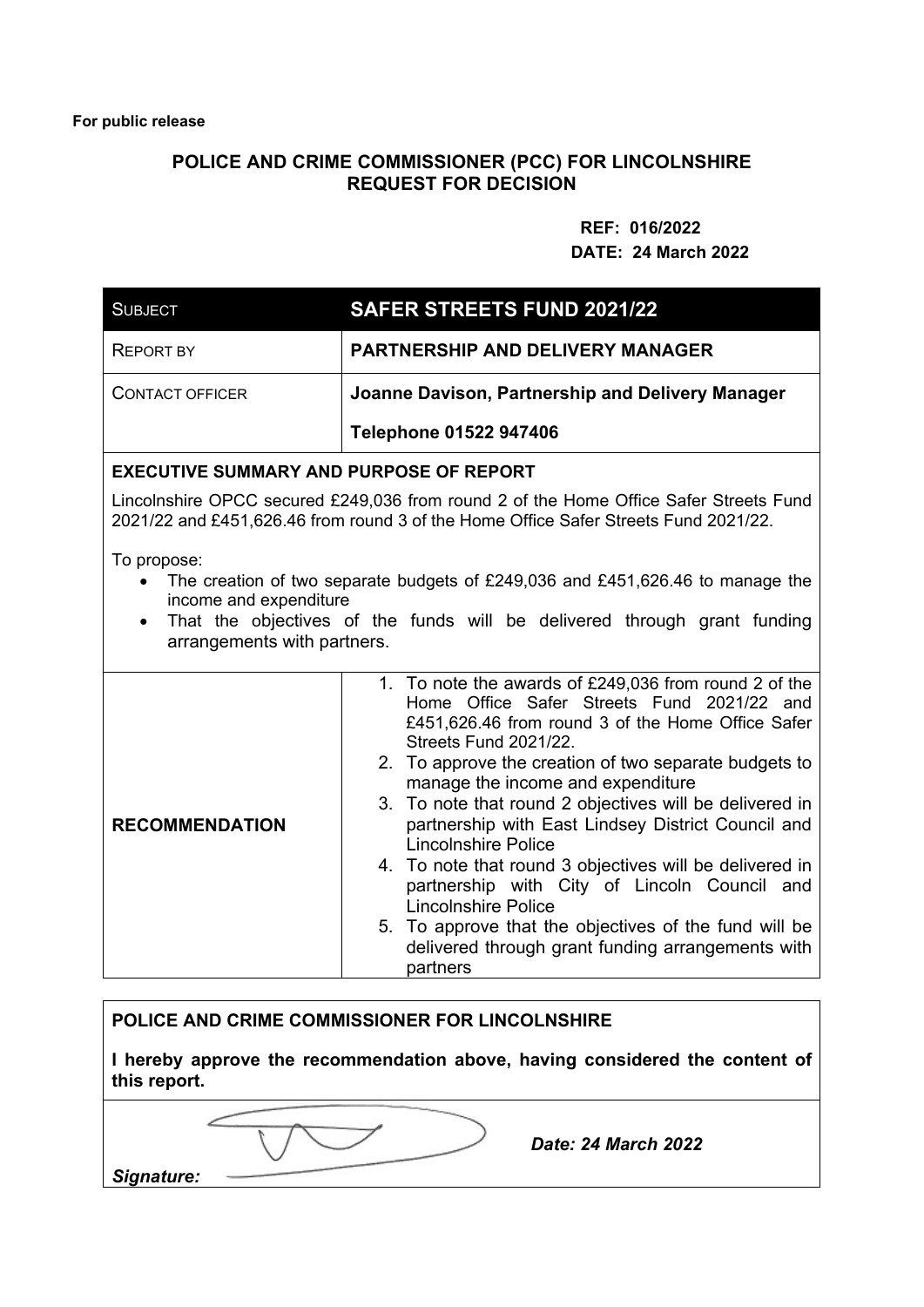# **A. NON-CONFIDENTIAL FACTS AND ADVICE TO THE PCC**

## **A1. INTRODUCTION AND BACKGROUND**

- 1.1 Lincolnshire OPCC made a successful application to round 2 of the Home Office Safer Streets Fund for 2021/22 and was awarded £249,036.
- 1.1.1 The round 2 fund aims to:
	- reduce neighbourhood crime in areas that receive funding, making residents safer and reducing demand on the police
	- build evidence to strengthen the case for future investment in targeted crime prevention
	- grow local capability to undertake data driven problem solving approaches to crime prevention
- 1.1.2 The round 2 bid was based on the installation of new CCTV, ANPR, digital screens and the enhancement of existing CCTV in Ingoldmells and Skegness.
- 1.1.3 The project is being undertaken in partnership with East Lindsey District Council and Lincolnshire Police and the objectives of the fund will be delivered through grant funding arrangements.
- 1.2 Lincolnshire OPCC also made a successful application to round 3 of the Home Office Safer Streets Fund for 2021/22 and was awarded £451,626.46.
- 2. The round 3 fund aims to:
	- reduce violence against women and girls (VAWG) and increase women and girls' feelings of safety in public spaces
	- build the evidence base for what works on reducing VAWG crimes and increasing feelings of safety in the public domain
	- improve both the national and local data picture regarding VAWG crimes in public spaces, wgavehich could include increased reporting for some crime types
	- make public spaces safer for all
- 3. The round 3 bid was based on the installation of CCTV, development of a safety app, education and awareness campaigns in Lincoln.
- 4. The project is being undertaken in partnership with City of Lincoln Council, University of Lincoln and Lincolnshire Police and the objectives of the fund will be delivered through grant funding arrangements.

# **A2. LINKS TO POLICE AND CRIME PLAN AND PCC'S STRATEGIES/ PRIORITIES**

 This funding will help to deliver the strategic aims and priorities set out in the key principles of the Community Safety, Policing and Criminal Justice Plan for Lincolnshire 2021-2025. These are: Community Safety and prevention in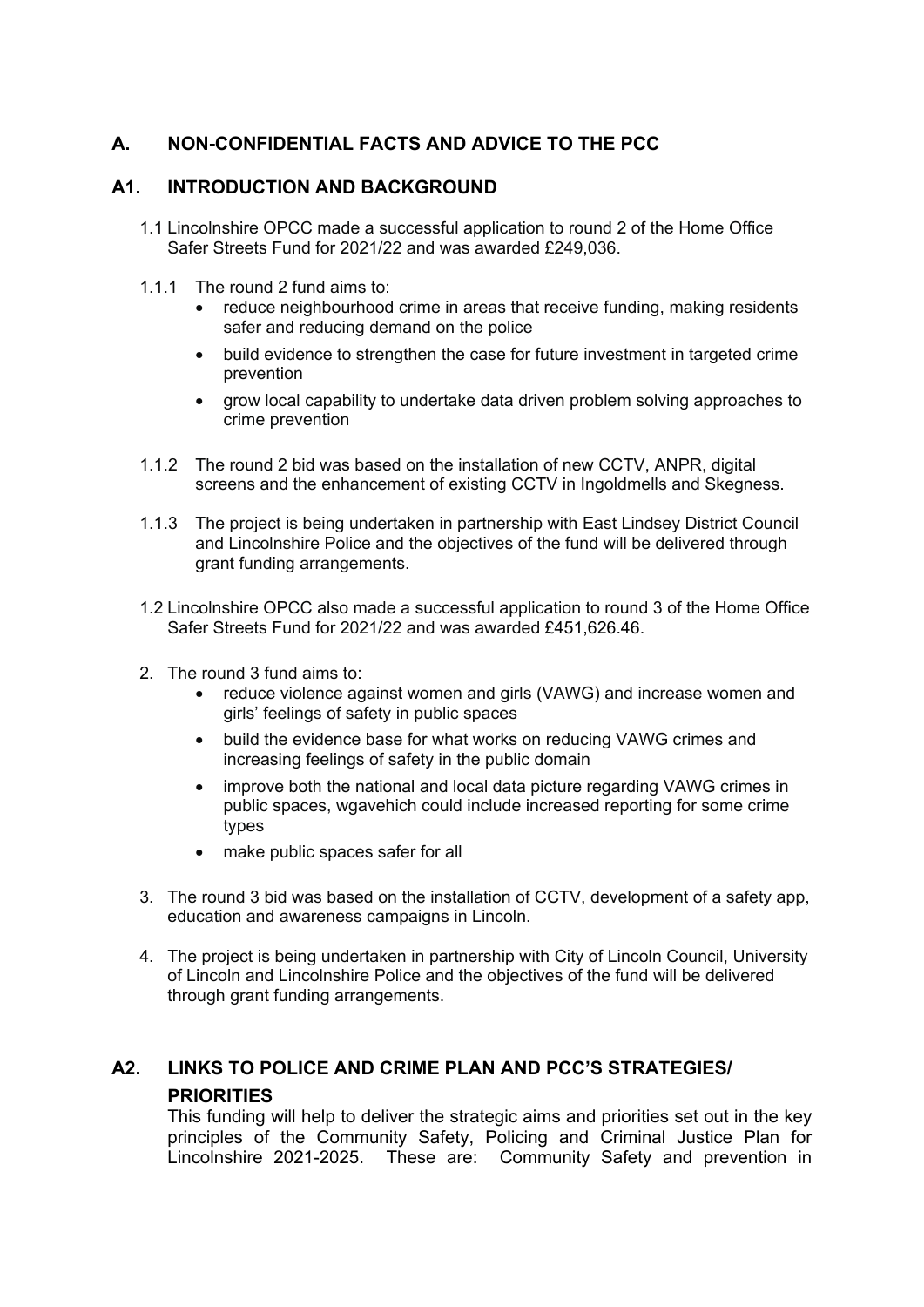partnership; Listening, responding and being accountable; Protecting and supporting victims and the vulnerable; Policing that works.

## **B. FINANCIAL CONSIDERATIONS**

The income sources to establish the Safer Streets budgets are the Home Office Safer Streets Grant 2021/22 round 2 (ref: Bid 8; Lincolnshire PCC, Ingoldmells, Primary) and round 3 (ref: Bid 29; Lincolnshire PCC, Lincoln).

## **C. LEGAL AND HUMAN RIGHTS CONSIDERATIONS**

Section 9 of the Police Reform and Social Responsibility Act 2011 provides Police and Crime Commissioners with the powers to award crime and disorder grants to any organisations and projects which, in the opinion of the PCC, will secure, or contribute to securing, crime and disorder reduction in the police area.

In addition, Section 143 of the Anti-social Behaviour, Crime and Policing Act 2014 provides Police and Crime Commissioners with powers to provide or commission services. Within the meaning of this section, a PCC may provide or arrange for the provision of:

(a) services that in the opinion of the PCC will secure, or contribute to securing, crime and disorder reduction in the PCC's area (b) services that are intended by the PCC to help victims or witnesses of, or other persons affected by, offences and anti-social behaviour

(c) services of a description specified in an order made by the Secretary of State.

## **D. PERSONNEL AND EQUALITIES ISSUES**

There are no direct personnel, equal opportunities or diversity issues arising from this report.

#### **E. REVIEW ARRANGEMENTS**

The Safer Streets budget will be monitored and reported at monthly OPCC finance meetings and reported to the Home Office as per the terms of the grant agreement. Review and evaluation arrangements will be put in place to assess whether intended outcomes have been achieved.

## **F. RISK MANAGEMENT**

Through the review and evaluation arrangements as necessary.

#### **G. PUBLIC ACCESS TO INFORMATION**

Information in this form along with any supporting material is subject to the Freedom of Information Act 2000 and other legislation. Part 1 of this form will be made available on the PCC's website within one working day of approval. However, if release by that date would compromise the implementation of the decision being approved, publication may be deferred. An explanation for any deferment must be provided below, together with a date for publication.